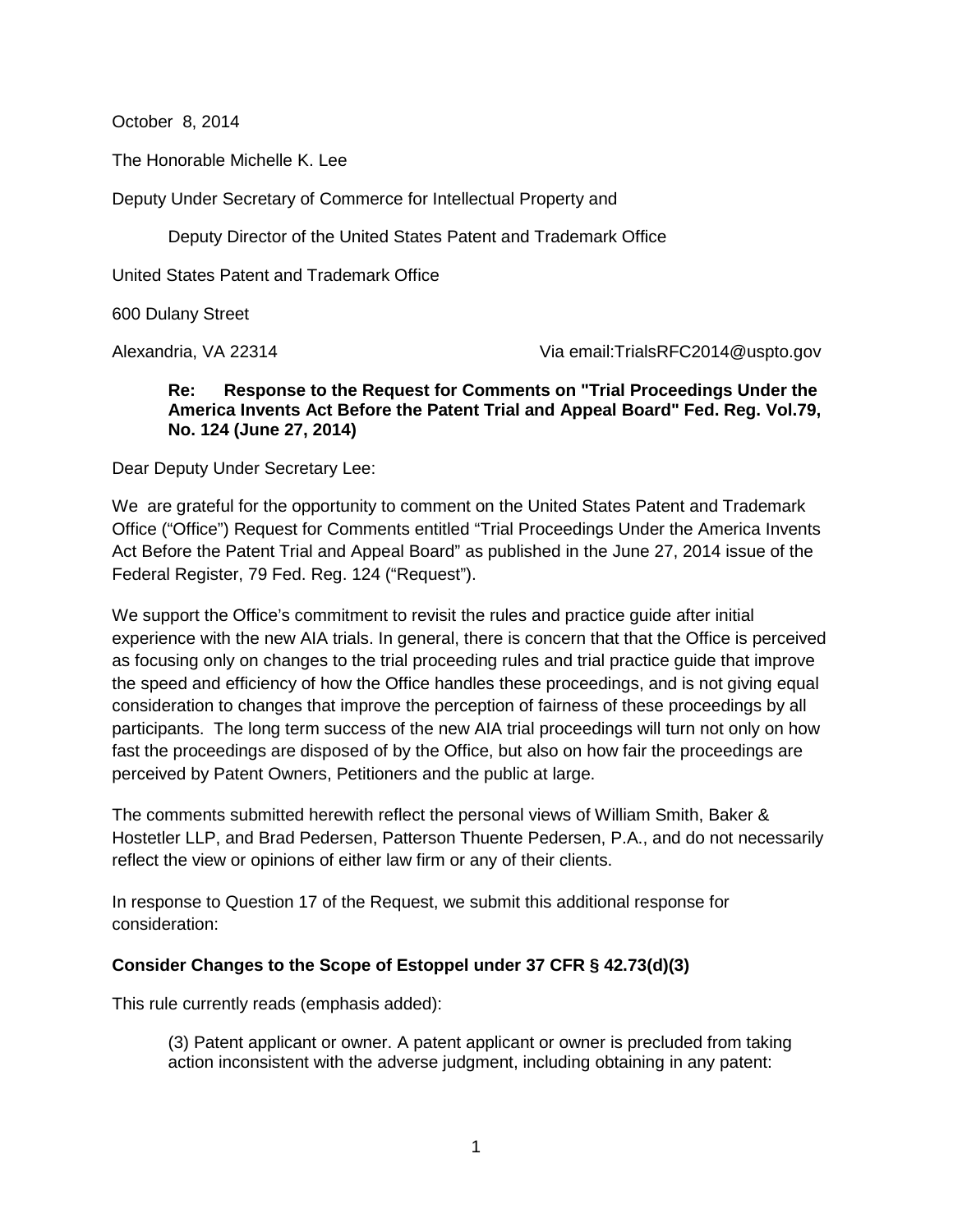## (i) A claim that is *not patentably distinct from a finally refused or canceled claim*;

or

(ii) An amendment of a specification or of a drawing that was denied during the trial proceeding, but this provision does not apply to an application or patent that has a different written description.

In our view, patentable distinctness should not be measured against a finally refused or cancelled claim in an AIA trial since such a claim is not prior art to the patent owner. Rather, patentable distinctness should be measured against the prior art over which a finally refused or canceled claim was found to be unpatentable.

As the rule is now written, it transforms the patent owner's own invention as set forth in a finally refused or canceled claim into a non-statutory prior art event. It is often the case that nonchallenged patent claims or claims that can be drafted based upon the patent's disclosure are patentable over the prior art applied in a petitioner's rejection, yet would be unpatentable if a finally refused or canceled claim is to be considered prior art.

To the extent this estoppel provision has its roots in interference practice, it is noted that a losing party in an interference proceeding is barred on the merits from seeking a claim that would have been anticipated or rendered obvious by the subject matter of the lost count. *In re Deckler*, 977 F.2d 1449, (Fed. Cir. 1992); *Ex parte Tytgat*, 225 USPQ 907 (Bd. Pat. App. & Inter. 1985). This is because the subject matter of the lost count is prior art under the thenexisting provisions of 35 U.S.C. § 102(g). There is no similar statutory provision that transforms a finally refused or cancelled claim of a patent owner in an AIA trial into a prior art event against the patent owner.

We also believe that changing this rule to read that a patent owner is only estopped from obtaining claims that are not patentably distinct from the prior art applied in finally refusing or cancelling a claim in a given AIA trial proceeding would provide for a more efficient and speedy proceeding as a patent owner will understand that, if appropriate, it may pursue narrower, patentably distinct claims in a separate reissue, reexamination or continuing application.

For example, in cases where an IPR/CBM petition presents a credible prior art basis for concluding that certain patent claims are unpatentable, a patent owner may be well advised to not contest the petition but seek to define patentably distinct claims apart from the post-grant trial. When it is considered that oftentimes, the filing of the petition is the first time the patent owner is made aware of how the applied prior art may render one or more patent claims unpatentable, the patent owner should be provided with a full and fair opportunity to retreat to narrower claims that define over the applied prior art.

It has long been held that a patent applicant has the right to retreat to an otherwise patentable species because he erroneously thought he was first with the genus when he filed. *In re Saunders*, 444 F.2d 599, 607 (CCPA 1971). This principle was reaffirmed in *In re Johnson*, 558